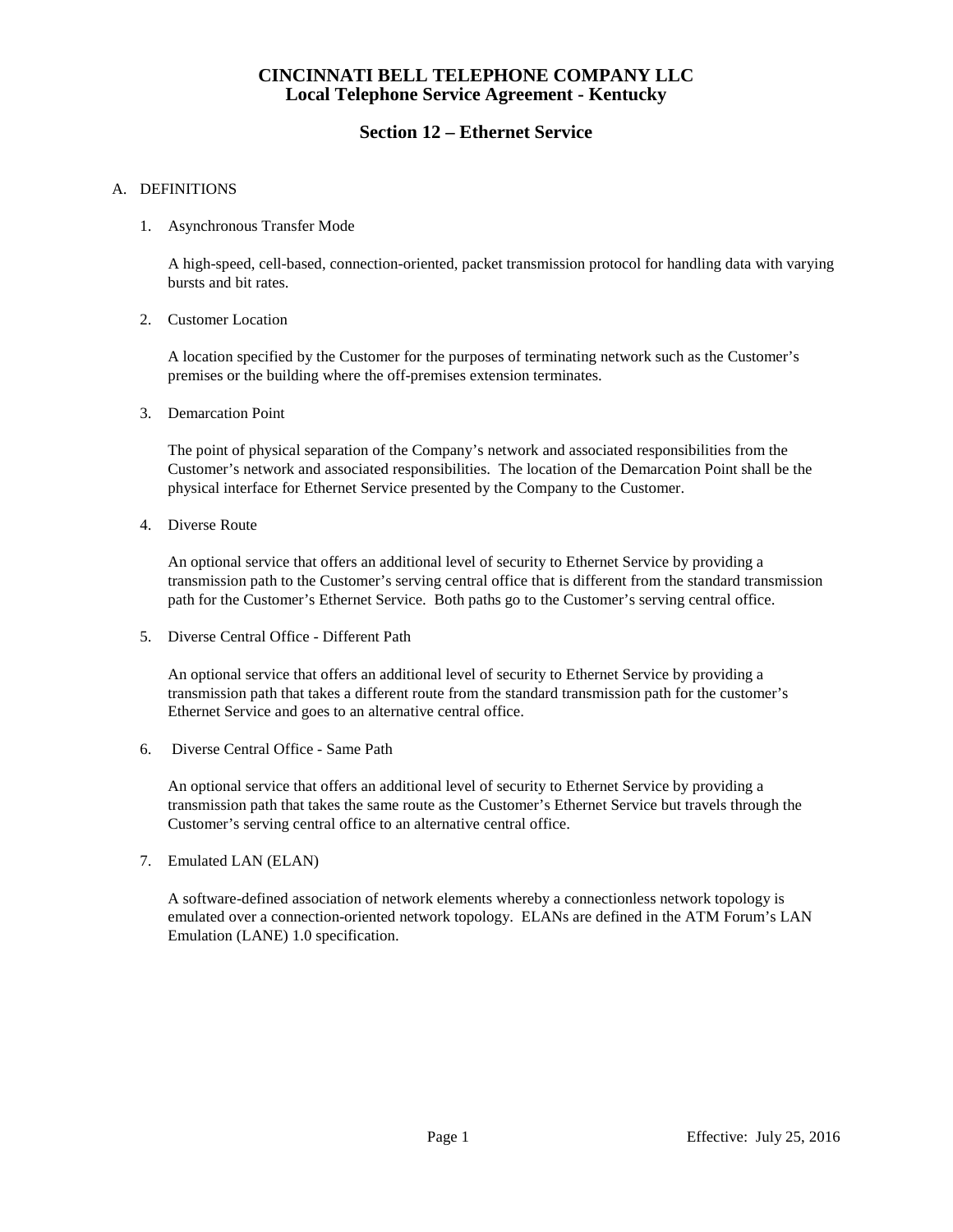# **Section 12 – Ethernet Service**

### A. DEFINITIONS (Continued)

#### 8. Ethernet LAN

A type of LAN whereby a workstation on the LAN, prior to sending a message to another workstation on the LAN, "listens" to determine if any other workstation is sending a message. If the first workstation "hears" no other messages being sent, it is permitted to send a message. If two or more workstations begin sending messages simultaneously, then each workstation ceases sending the message and a pre-set amount of time must elapse before either workstation may attempt to send again. Ethernet LAN meets IEEE standards 802.3 and 802.3u and operates at a variety of speeds.

#### 9. Ethernet Service

The engineering, configuration, installation, maintenance and repair services provided by the Company under this section of the Agreement to the Customer necessary to interconnect multiple LANs to form a MAN for data transmission.

10. Local Area Network (LAN)

A network connecting computers and other peripheral equipment for data communications over a limited geographical area, usually within a single building or among a few buildings.

11. Metropolitan Area Network (MAN)

A network connecting computers and other peripheral equipment for data communications over a larger geographical area than a LAN, usually within a city or region.

12. Native Mode

The operating speed of the communication on the originating or terminating LAN.

13. Permanent Virtual Circuit (PVC)

A static logical connection used in packet and cell switched networks between two end points. PVCs support long-term ongoing connections between data termination equipment. Permanent logical paths are assigned exclusively to each permanent virtual circuit in the network.

14. Protected Port

A primary and secondary port in both the central office and at the Customer's location which enables traffic to recover to a secondary route automatically in the event of a primary route failure, therefore protecting all of the Customer's data.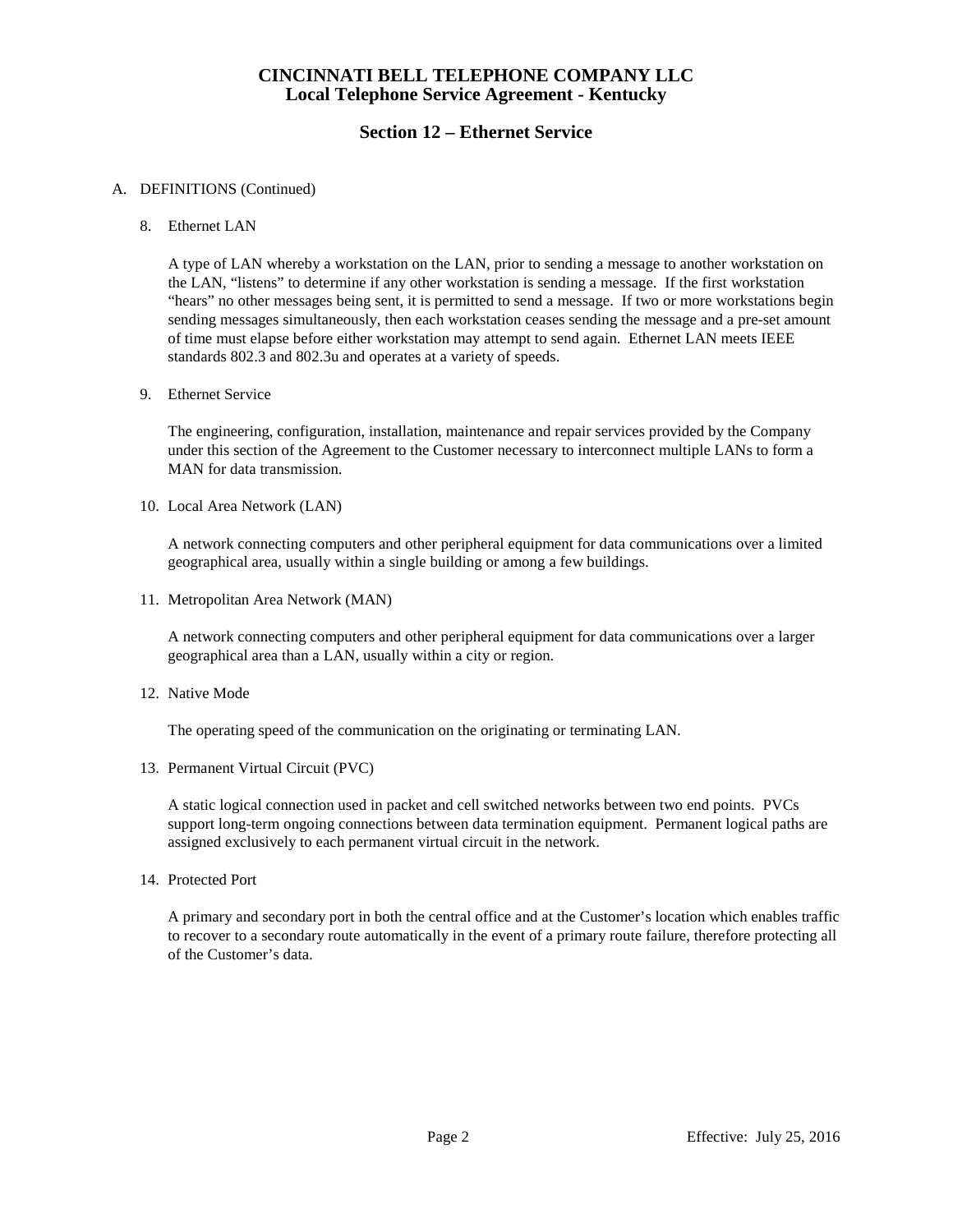# **Section 12 – Ethernet Service**

### A. DEFINITIONS (Continued)

15. Unprotected Ethernet Service

The Company's standard Ethernet Service.

16. Virtual LAN (VLAN)

A static logical connection used in packet networks for point-to-point, point-to-multipoint, and multipointto-multipoint. Virtual LANs support long-term ongoing connections between data termination equipment. Permanent logical paths are assigned exclusively to each VLAN in the network.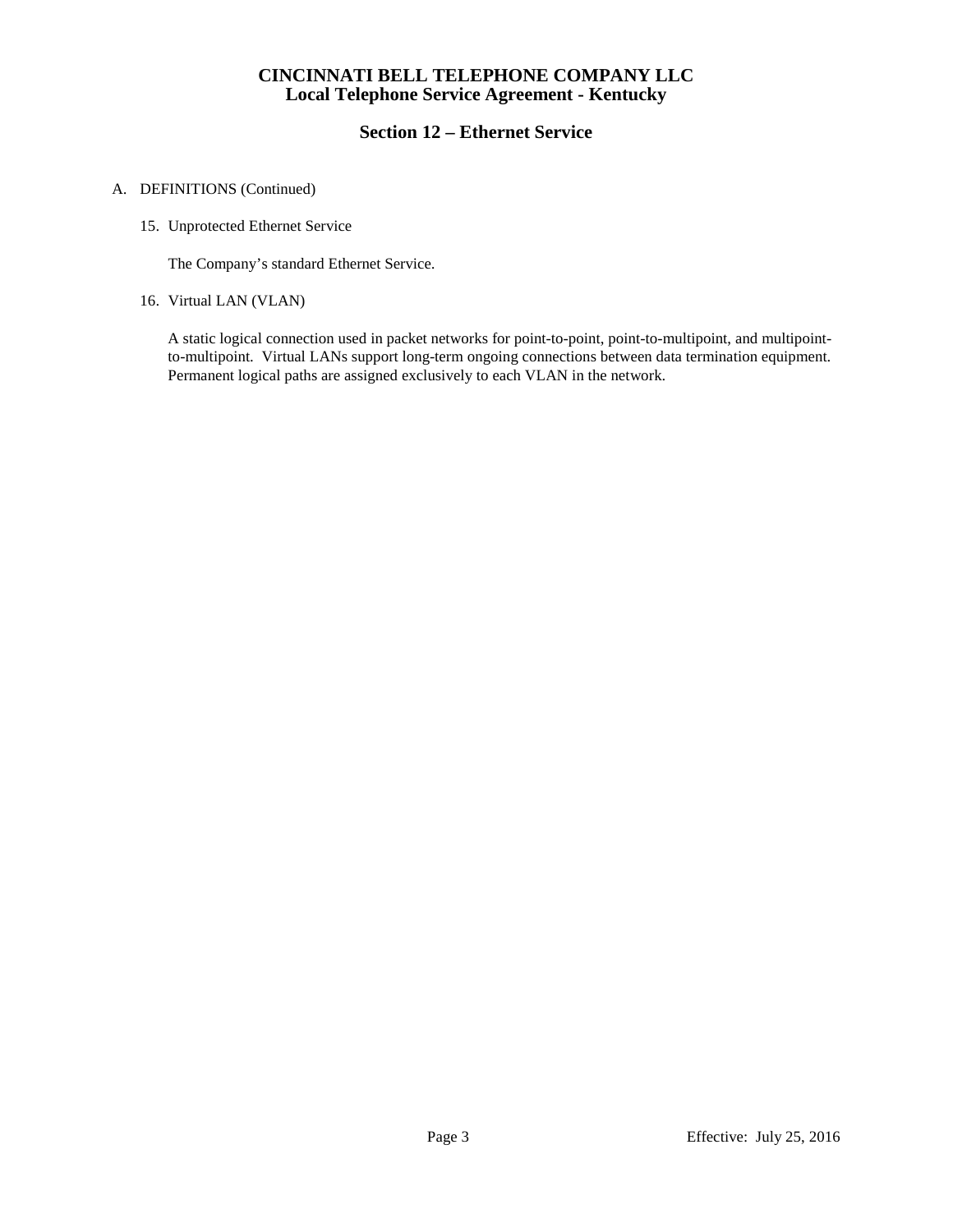## **Section 12 – Ethernet Service**

#### B. TERMS AND CONDITIONS

### 1. General

Ethernet Service is an end-to-end high-speed data transport service which customers use for LAN interconnection and/or high-speed Internet access.

The Company will provide Ethernet Service for Ethernet LANs operating at a variety of speed.

A special educational offering under Ethernet Service, called Regional Multimedia Educational Network, is available for municipal, county, and state public schools and to parochial and private schools. Qualifying institutions are defined in Section 20 Part H.2.of this Agreement. Terms and conditions in this section of the Agreement are applicable to the Regional Multimedia Educational Network Service.

Ethernet Service will be available 24 hours per day, 7 days per week, except as required to update, enhance, maintain and/or repair Ethernet Service. The Company reserves the right to perform these tasks, as needed, during off-peak hours, normally on Sundays from 12:00 a.m. to 6:00 a.m.

If a major outage to the Company's network occurs, including Ethernet Service, the Company will use reasonable efforts to restore Ethernet Service as soon as reasonably possible, subject to any federal or state laws or regulations that may specify priority for restoration of telephone service, including without limitation, the National Security Emergency Preparedness Telecommunications Service Priority System.

The Company will furnish the Customer with a telephone number which the Customer will use to report any trouble with Ethernet Service.

Unless otherwise agreed in writing, the Company will provide Ethernet Service for data transmission only.

The electrical signals of Ethernet Service operate in compliance with the following American National Standard Institute ("ANSI") or IEEE standards: for Ethernet LANs operating at speeds of 384 Kbps, 768 Kbps, 1.544 Mbps, 3 Mbps, 4.5 Mbps, 6 Mbps, 10 Mbps, 100 Mbps and 1000 Mbps (Gigabit), IEEE Standards 802.3 and 802.3u (Carrier Sense Multiple Access with Collision Detection (SMA/CD) Access Method and Physical Layer Specifications).

Ethernet Service supports the following interfaces:

- a. RJ45 10 base T and 100 base T connections, for Ethernet LAN's operating at a variety of speeds
- b. SX or LX Gigabit Interface Connectors for Ethernet LANs operating at a Native Mode of 1000 Mbps (Gigabit).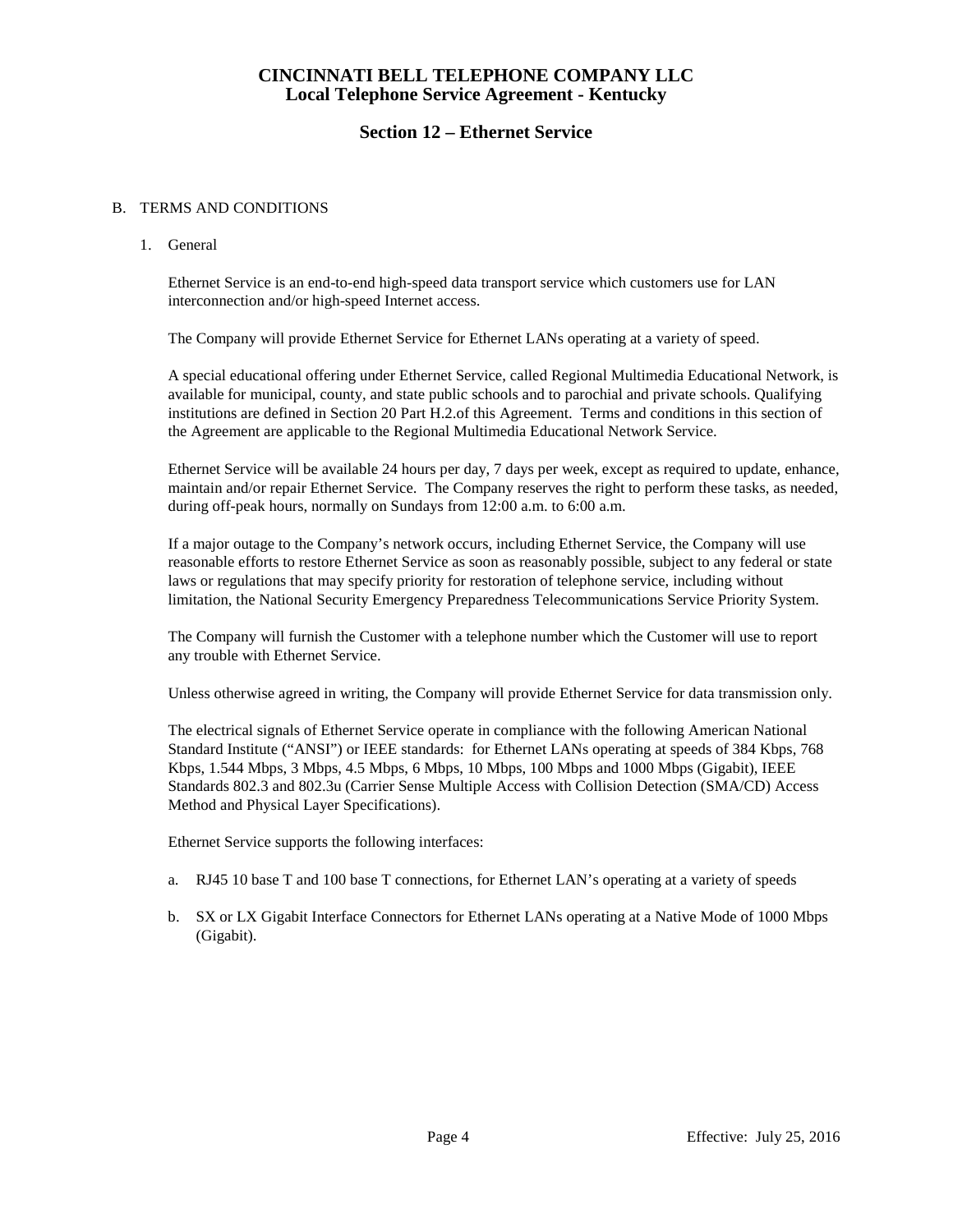# **Section 12 – Ethernet Service**

### B. TERMS AND CONDITIONS (Continued)

The Company will use its best efforts to repair any inoperable Ethernet Service port within 4 hours after Customer has notified the Company that such port is inoperable. If such port remains inoperable for more than 8 hours after the Customer has notified the Company that such port is inoperable, the Company will credit Customer's account for an amount equal to one-thirtieth (1/30) of the applicable monthly charge for such port. The same credit will apply for each additional 8-hour period that the port remains inoperable. The total amount of all credits for any one inoperable port will not exceed the monthly port charge for such inoperable port. The credit referred to herein shall be the Company's entire liability and Customer's exclusive remedy for any damages resulting from such inoperable port.

The Company will not be responsible for damages, malfunctions or failures caused by:

- a. Customer's failure to follow any operation or maintenance instructions provided by the Company to the Customer
- b. Customer's repair, modification to, or relocation of equipment used to provide service hereunder, or attachment of equipment not approved by the Company
- c. Abuse, misuse, or negligent acts of the Customer.

The Customer may request the Company to perform repair service for the Customer in such instances on a time-and-materials basis.

At locations where Customer provides power to the Company, the Company is not responsible for out of service conditions caused by power outages.

If Customer cancels, in whole or in part, any requested addition, rearrangement, relocation or other modification to Ethernet Service prior to completion thereof, Customer will reimburse the Company for the actual expenses incurred by the Company in connection with such modification prior to the Company's receipt of notice of cancellation; provided, however, the amount of such reimbursement will not exceed the service, construction, installation, termination and other charges for which Customer would have otherwise been responsible.

Customer may add additional ports to its Ethernet Service or to its Ethernet Service Regional Multimedia Education Network Service at the rates in effect at the time of such addition pursuant to this section of the Agreement, respectively, provided the Company has sufficient existing equipment capacity and outside plant facilities to support such addition. If sufficient equipment capacity or outside plant facilities are not available, Customer will be responsible for any special construction or other charges required to add such additional port(s) to its Ethernet Service.

An initial port is required in order to provide Ethernet Service to a Customer's location. Additional ports are only available to a Customer's location with at least one initial port.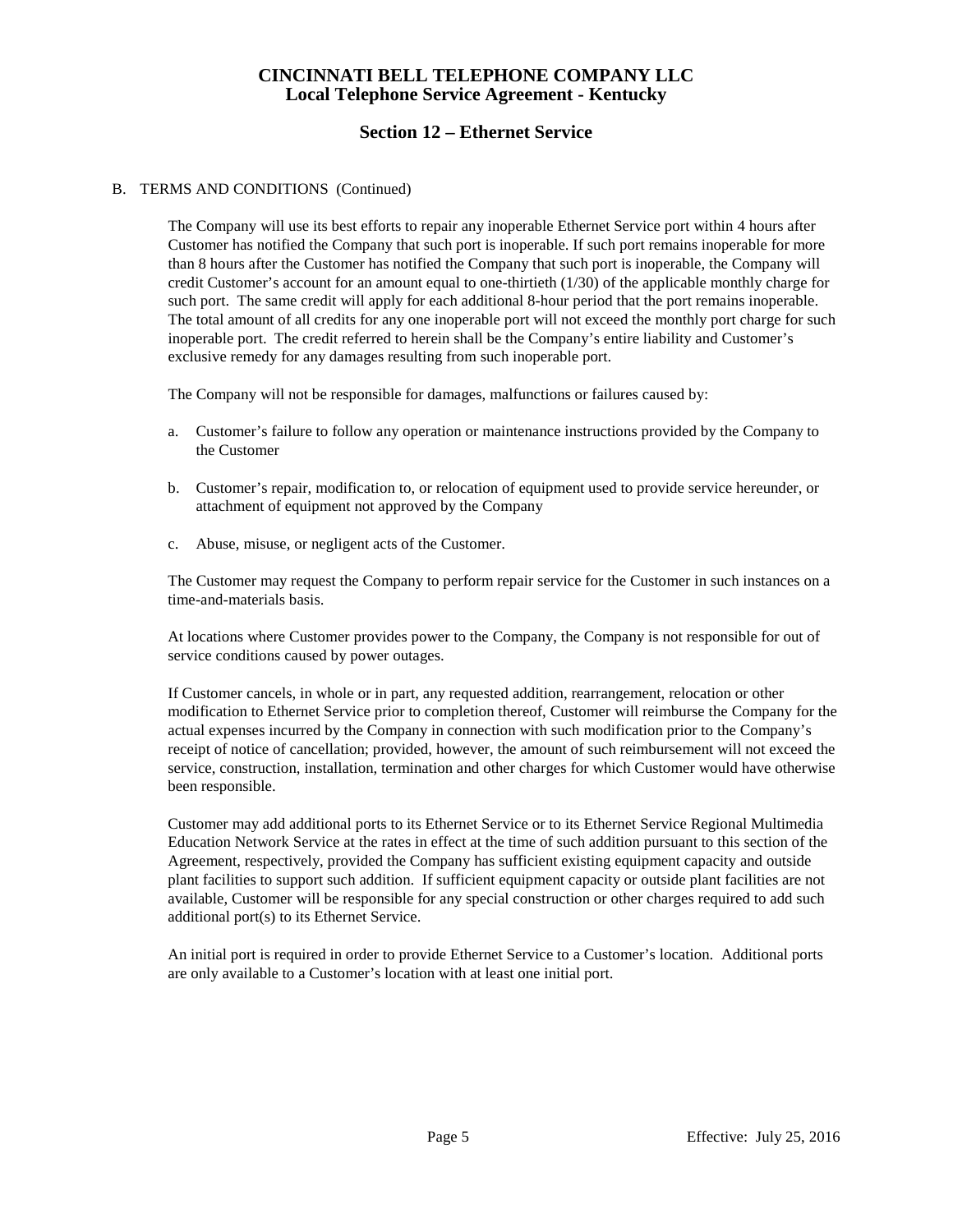# **Section 12 – Ethernet Service**

### B. TERMS AND CONDITIONS (Continued)

The Customer must subscribe to the initial port in order to subscribe to an additional port. If the initial port is terminated at a Customer's location, then all Ethernet Service will be terminated at that location unless Customer wants to re-specify one of the additional ports as the initial port with the appropriate rates applied. An additional port can be terminated without terminating the initial port to a Customer's location.

Additional port discounts do not apply to different customers at the same location.

Customer may move the location of its Ethernet Service to a location where sufficient central office capacity and outside plant facilities are available and retain the current monthly rates, but initial nonrecurring charges will be reapplied.

Customer will be responsible for all taxes, assessments or other charges (excluding taxes based on the Company's net income), imposed upon or relating to the provision or use of the products and services provided hereunder.

The rates and charges set forth for Ethernet Service provide for the furnishing of service where suitable facilities are available. Where special construction of facilities is necessary, special construction charges may apply.

#### 2. Customer's Obligations

Customer will furnish, at its expense, such space, electrical power and environmental conditioning at Customer's premises as the Company may reasonably require in connection with performing its obligations hereunder. Customer will permit the Company reasonable access to Customer's premises, in accordance with Customer's normal security procedures, in connection with providing service hereunder.

Customer will provide, install and maintain, at its expense, all equipment and facilities necessary for LAN interconnection on the Customer's side of the Demarcation Point. Customer shall be responsible for insuring that the operating characteristics of such equipment and facilities are compatible with the Company's Ethernet Service and conform to the Technical Reference Specifications furnished by the Company to the Customer in connection with this Agreement.

Customer will cause its electrical signals at the Demarcation Point to conform to the applicable ANSI or IEEE standards. Any additional equipment or facilities necessary to comply with such standards shall be furnished by Customer at its expense.

Without the prior written consent of the Company, the Customer will not access, or attempt to access, any equipment or facilities furnished by the Company in connection with this Agreement. Customer will indemnify and hold harmless the Company, its officers, directors, employees and agents, from and against any loss or expense, of whatever nature, arising out of any unauthorized access to any equipment or facilities furnished by the Company in connection with this Agreement.